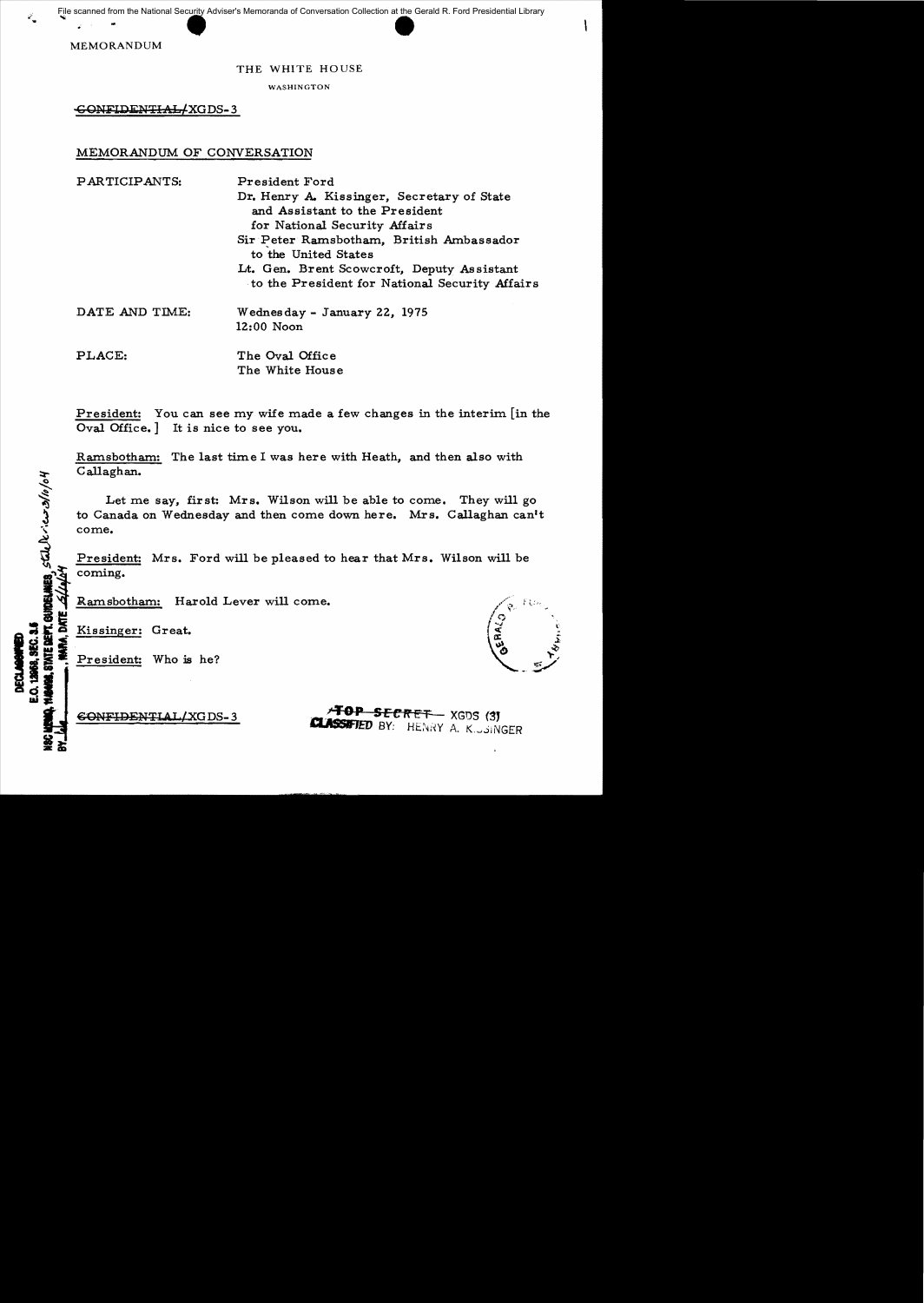#### seONiFlllli:N'I'I A.L/XGDS- 3 -2

Ramsbotham: He is an adviser attached to the Prime Minister's Office. He handles the oil negotiations with the United States.

The Prime Minister congratulates you on your State of the Union message. He especially likes the part on the reduction of consumption and cooper ation and the part on combatting recession. The energy problem will be more difficult to cope with.

President: You are very fortunate yourselves. You have relief in sight in the North Sea.

Ramsbotham: But in the short term we have a problem. We plan to cut consumption by 7 percent.

Kissinger: Some of that is caused by recession.

Ramsbotham: That's true.

President: You have a better mass transportation system, without the distances we have like in the Midwest.

Ramsbotham: We are keen to go into cooperation with you on developing alternative sources and measures to reduce consumption.

Kissinger: The British have been very helpful on all the energy matters.

Ramsbotham: Our interests are identical. We have to be more careful because we are more vulnerable **--** geographically and financially.

President: When will your oil start to come in?

Ramsbotham: It starts about half in '77. We hope to have the full load by  $180 - i$  if the negotiation goes well.

Kissinger: And when Great Britain joins OPEC.... [Laughter.]

Ramsbotham: My main purpose in coming in today is to ask: would it be agreeable for the Queen and the Duke of Edinburg to visit in 1976?

President: Unequivocally yes. It would be a great moment in our history.

#### SONFIDEN'fI:Al../XGDS- 3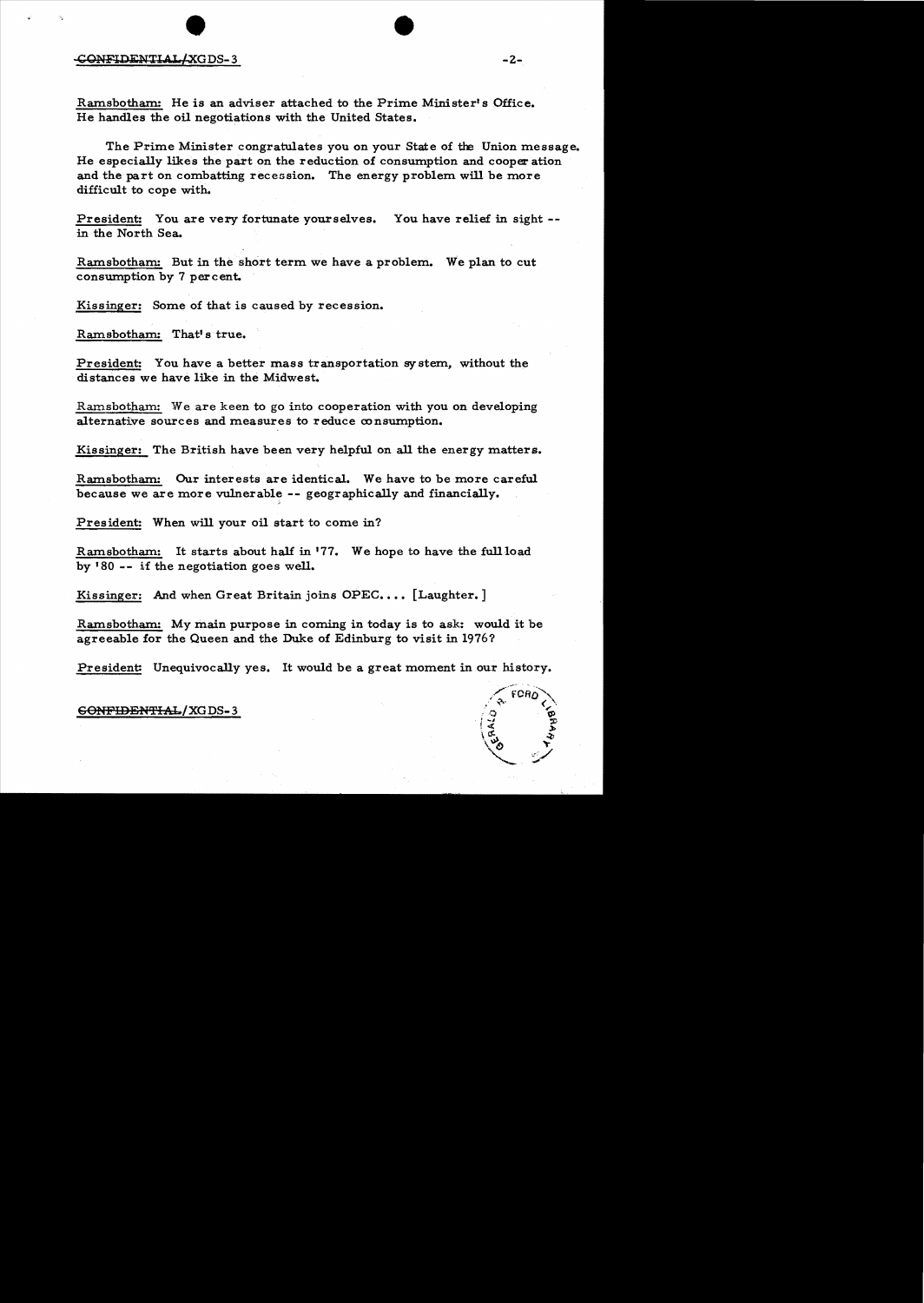# enFIDENTIAL/XGD  $DS-3$  -3-

Ramsbotham: We couldn't come before July and she has to be in Canada by the 17th for the opening of the Olympic Games. She would hope to be here either on the 4th or between that and the 17th.

President: I don't have any precise plans yet, but I will review the plans in prospective and I will get back to you.

Ramsbotham: I know some people think you might not want to share the  $4th...$ 

President: My initial reaction is it would be very appropriate.

Ramsbotham: The Queen's feeling is that the 4th would be ideal but only if it were bilateral.

President: With the relations between us, I think there is no doubt about a bilateral arrangement.

Ramsbotham: On the Prime Minister's meeting, the Prime Minister would like to propose that you have some minutes together before joining the others. He would also like to propose that the general meeting be small. We would probably propose that thete be Callaghan, Sir John Hunt, me and a notetaker. Is that about the right number? If there are only three, it would be Sir John.

President: We will let you know.

I have had two phone conversations with Wilson, the last one to congratulate him on his election.

Ramsbotham: He is looking forward to these talks. The first day he would propose to have general talks, then to discuss the European Community and bilateral matters.

<del>.C ONFIDENTIAL</del> / XGDS- 3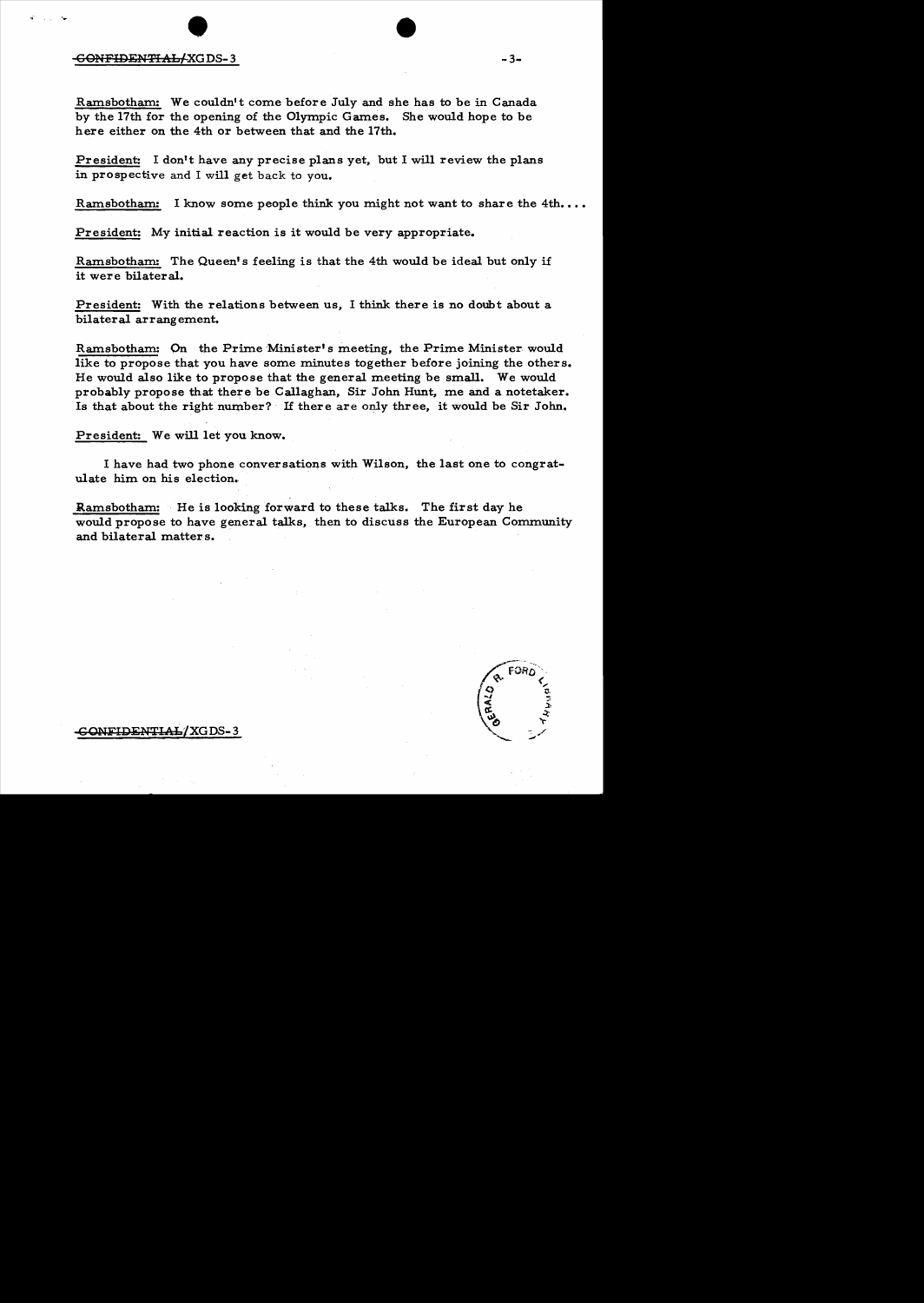$\int d^3x$ Harold Liven P/Rannabortham / K  $229 - 15$ Unate made a pour la micentine hast this was as the with rabo cullage Mr. Wehon wiel came They Comeda Wer + Crank donc in mes Callaghan voit anne B this Frd be phased & her that Handel Luci Lord com Gerat  $\mathcal{L}_ P$  who  $1e$ ? Il attendate M. Handles ail inget or US incomption into on contatting version, Europe probabil in Mar dif t eige w/<br>P you has relief in sight - N. Se - plant cut K Some former amond by Massive RTan P " Your hune better moster payent, " / 0 c + consingtion R Bits have been very helph on all a sacry months R On intents on intention, we have the K Starts am ...<br>K coul when C & joint 2 P faith to greent Butch **E.O. 12058, SEC. 3.5 NSC MEMO, MISANG, STATE DEPT, GUIDELINE**S, State levient 3/10/04<br>BY Ling